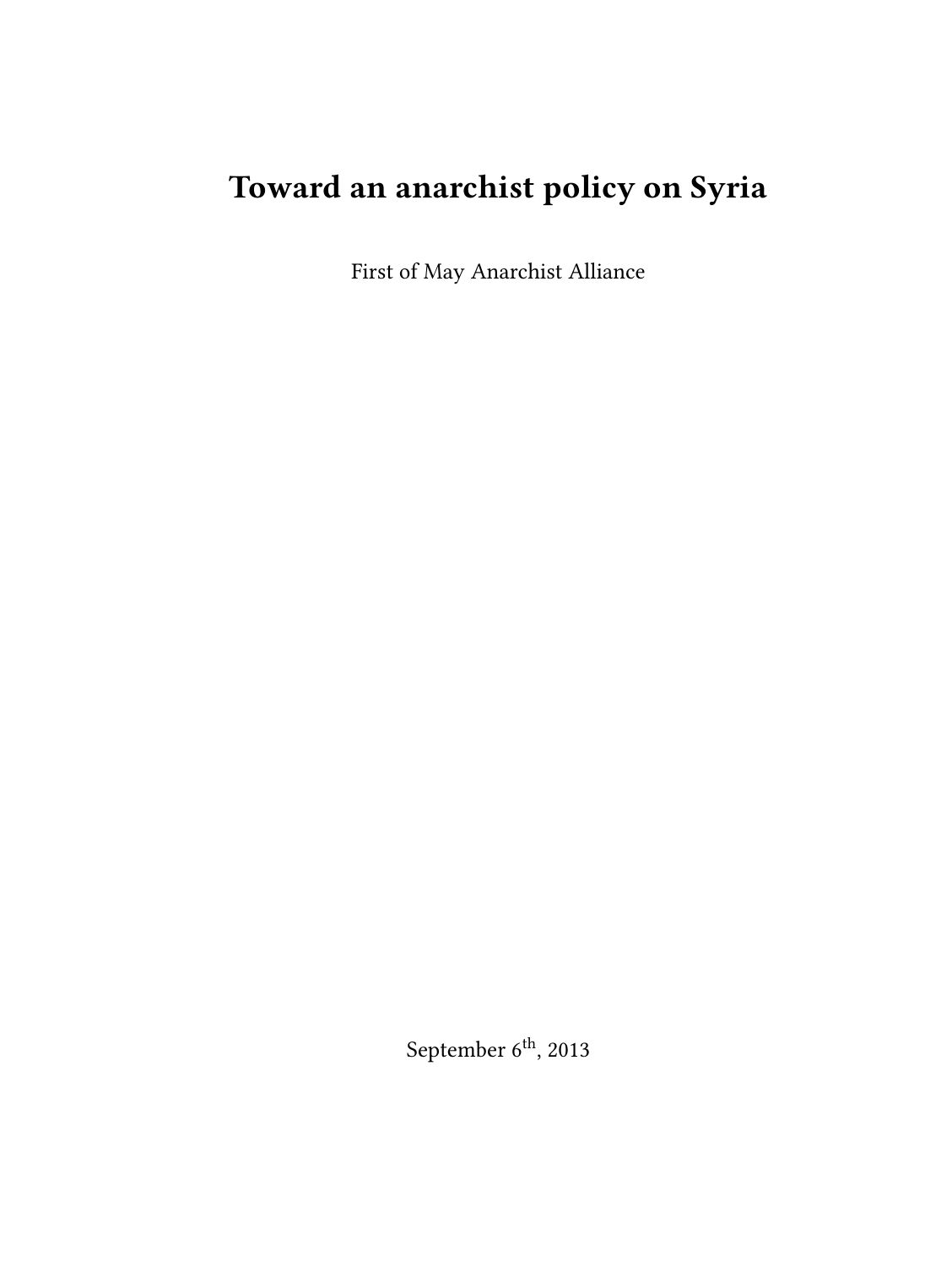## **Contents**

| C. The problem of imperialist imposed national identities. 5                                                                                                                                                                   |  |
|--------------------------------------------------------------------------------------------------------------------------------------------------------------------------------------------------------------------------------|--|
|                                                                                                                                                                                                                                |  |
| IV. Our Position responses a series of the series of the series of the series of the series of the series of the series of the series of the series of the series of the series of the series of the series of the series of t |  |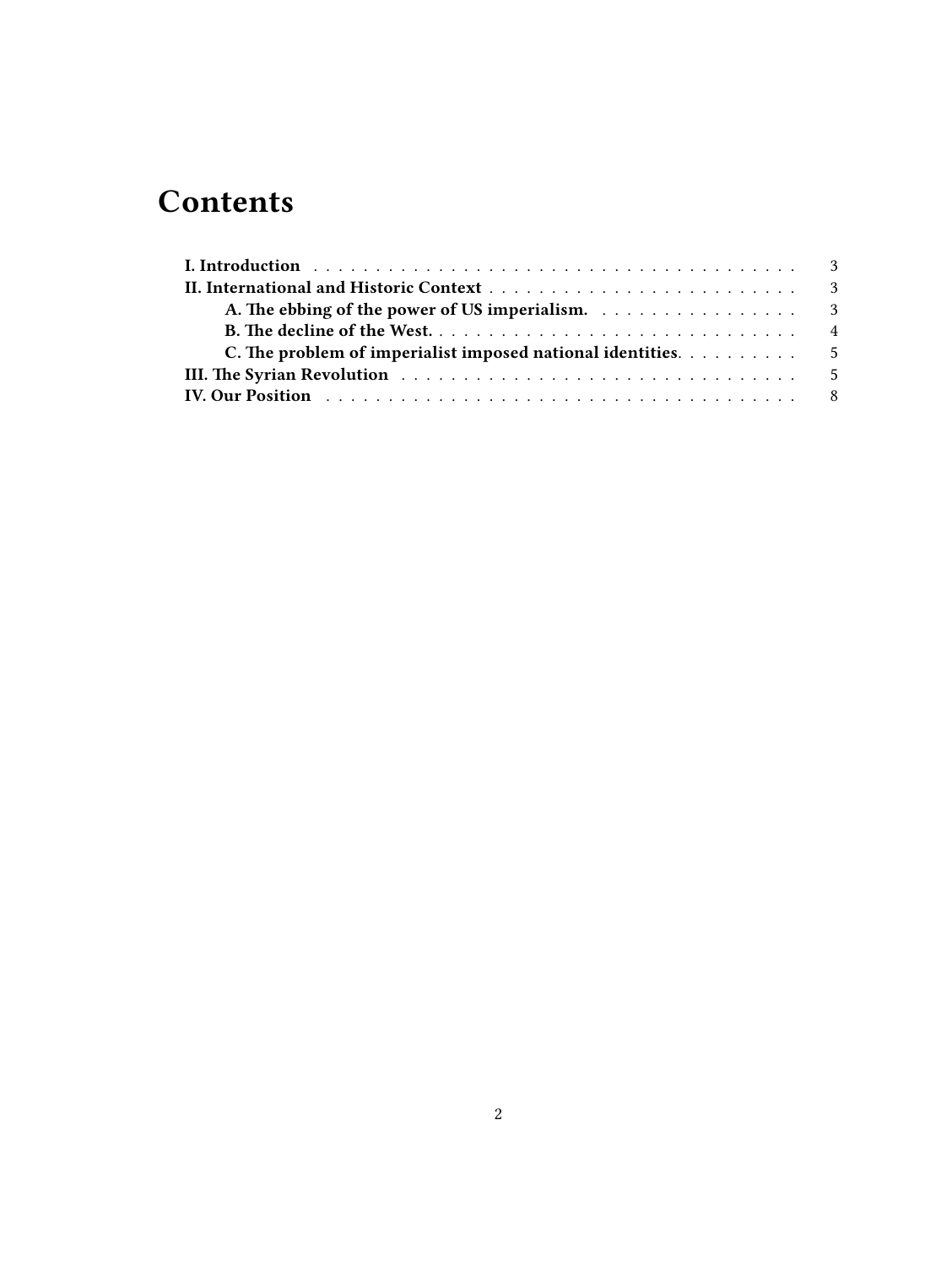## <span id="page-2-0"></span>**I. Introduction**

At the moment, the Middle East (taken broadly, that is, the area from North Africa to Pakistan) is the part of the world experiencing the greatest political instability and undergoing the most rapid change. At the center of the turmoil is Syria, now in its third year of civil war with no sign of any resolution in sight. Given the centrality of Syria to global politics, it is essential that anarchists understand what is going on there and develop a critical attitude toward the events that are unfolding. Unfortunately, we are not experts on the history and current dynamics of Syria and of the Middle East as a whole. The following theses are therefore presented with humility. We would greatly appreciate input from others, particularly those with greater background in the area, especially anarchists living in the region, in the development of our position.

## <span id="page-2-1"></span>**II. International and Historic Context**

It is impossible to understand what is going on in Syria today without some knowledge of the international and historical context in which the events are taking place. In very broad strokes, it is worth mentioning:

### <span id="page-2-2"></span>**A. The ebbing of the power of US imperialism.**

The United States became the hegemonic power in the Middle East during the 1950s, taking the place of British imperialism, whose weakness had been revealed by the events of World War II and the immediate post-war period. This hegemony (which included the colonial powers of Western Europe as junior partners) was occasionally challenged by the Russians (then in the form of the Soviet Union), who sought to intervene in the area by supporting nationalist, anti-imperialist forces.

These forces often took power through "national revolutions," usually military coups led by junior officers, who, once in power, tilted toward, and received aid from, the Soviet Union. Such regimes included Nasser's in Egypt, a similar one in Syria (which from 1958 to 1961 was united with Egypt in the so-called "United Arab Republic"), and one in Iraq. When Nasser died, he was replaced by Anwar al-Sadat, who eventually (in 1979) signed a peace treaty with Israel and aligned Egypt firmly with the United States. In Iraq and Syria, a series of military coups brought to power strongmen, Saddam Hussein in Iraq and Hafez al-Assad in Syria, respectively, who sought to play off the USSR and the United States, while generally leaning toward the Russians. In Iran, a secular nationalist, Mossadeq, was overthrown by US-backed coup in 1953, which brought to power the very pro-West Shah. He was overthrown in 1979 and replaced by a Shiite theocratic government (still in power) which has generally opposed both the US and the Russians. Despite all this, the overall power of US imperialism, based firmly on Israel, Jordan, Saudi Arabia, and after 1979, Egypt, was never seriously threatened.

Today, however, US imperialism is in retreat, as the economic crisis of 2008 has exposed the underlying economic and social problems of US society. Meanwhile, there is no country which, at least as of yet, has the power to take its place. Although Chinese imperialism, the international extension of the state capitalist system in China, is increasing its penetration of many areas of the globe (including the United States, Canada, Western Europe, Africa, and Latin America), it is not yet capable of taking the United States' place as the hegemonic power in any one region, and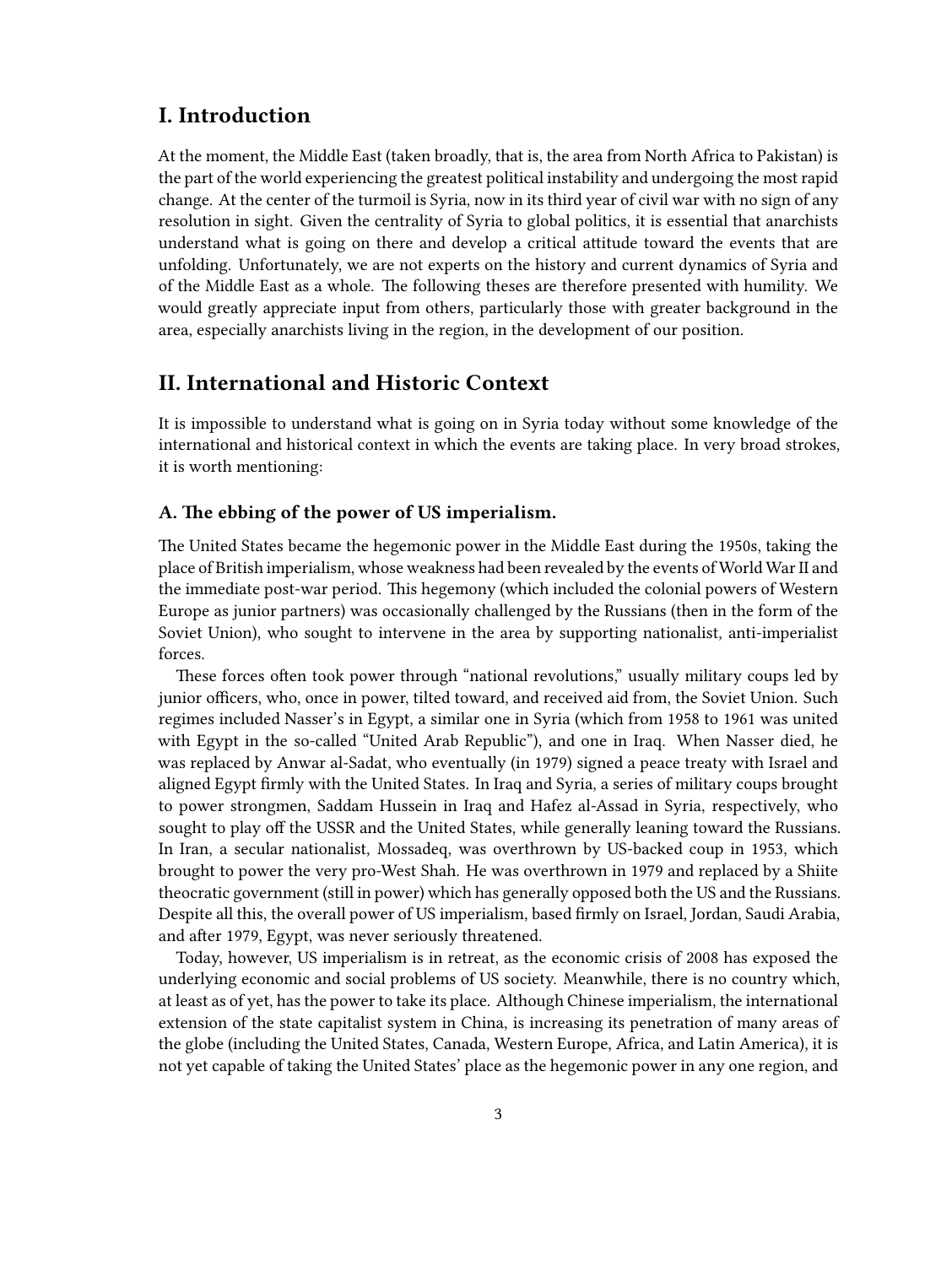certainly not in the Middle East. This weakening of overall imperialist domination, combined with the effects of globalization on the countries in the area, has inspired political and social forces among the middle classes to seek political power for themselves. These groups, including militant Islamic organizations and pro-Western liberals, have managed to assume the leadership of much broader social layers who have been plagued by rampant unemployment (particularly among young people), decrepit housing and urban infrastructures, inflation, and the other results of uneven economic growth. The results of this complex social process have included the recent revolutions in Tunisia, Egypt, and Libya, and the revolution, now taking the form of a civil war, in Syria.

#### <span id="page-3-0"></span>**B. The decline of the West.**

The longer range historical context in which the events in Syria and the Middle East as a whole are taking place is the global decline of the West, that is, the waning of the international hegemony of the European nations and their offshoots. This hegemony was rooted in the explosive economic expansion that began in Western Europe in (roughly) 1500, based on the development, first, of mercantile capitalism, and then, 300 years later, of industrial capitalism. This dynamic growth was an international phenomenon, resulting in the emergence and spread of what became known as Western imperialism. While this imperialism met with comparatively little resistance from the indigenous populations of the Western hemisphere, who succumbed rather quickly to military conquest and, even more so, to diseases for which they had no immunity, it was not so fortunate elsewhere in the world. This was especially the case in the Middle East, where highly cultured, technologically advanced civilizations had existed for many centuries. Here, European penetration was only partial; entire countries, including Afghanistan, Persia/Iran, and Turkey, were never fully conquered by Europeans/European-Americans. The result, for several hundred years, was an unstable stalemate between the ruling (landlord and capitalist) classes of the West, on the one hand, and the ruling elites of the Middle East (however we might define them, e.g. semi-feudal, bureaucratic, Asiatic-despotic) on the other.

In fact, the conflict between the two regions goes back even further. Specifically:

- 1. The explosive growth of Islam and Islamic civilization throughout the Middle East, into south and southeast Asia, across north Africa, and into Europe (Spain and southern France) in the late  $7<sup>th</sup>$  and early  $8<sup>th</sup>$  centuries; and
- 2. The counter-attack by the Europeans, in the form of the Reconquista in Spain and, later, the Crusades.

When looked at from this long-term perspective, what we see is a trans-epochal conflict between two regions/cultures/civilizations, in which, at the moment, the European/Euro-American, after centuries of aggressive expansion, has moved onto the defensive. This "war of civilizations" remains, however vaguely, in the historic memories of the peoples of the Middle East to this day and fuels much of the nationalism and religious fanaticism that is now so prevalent throughout the region.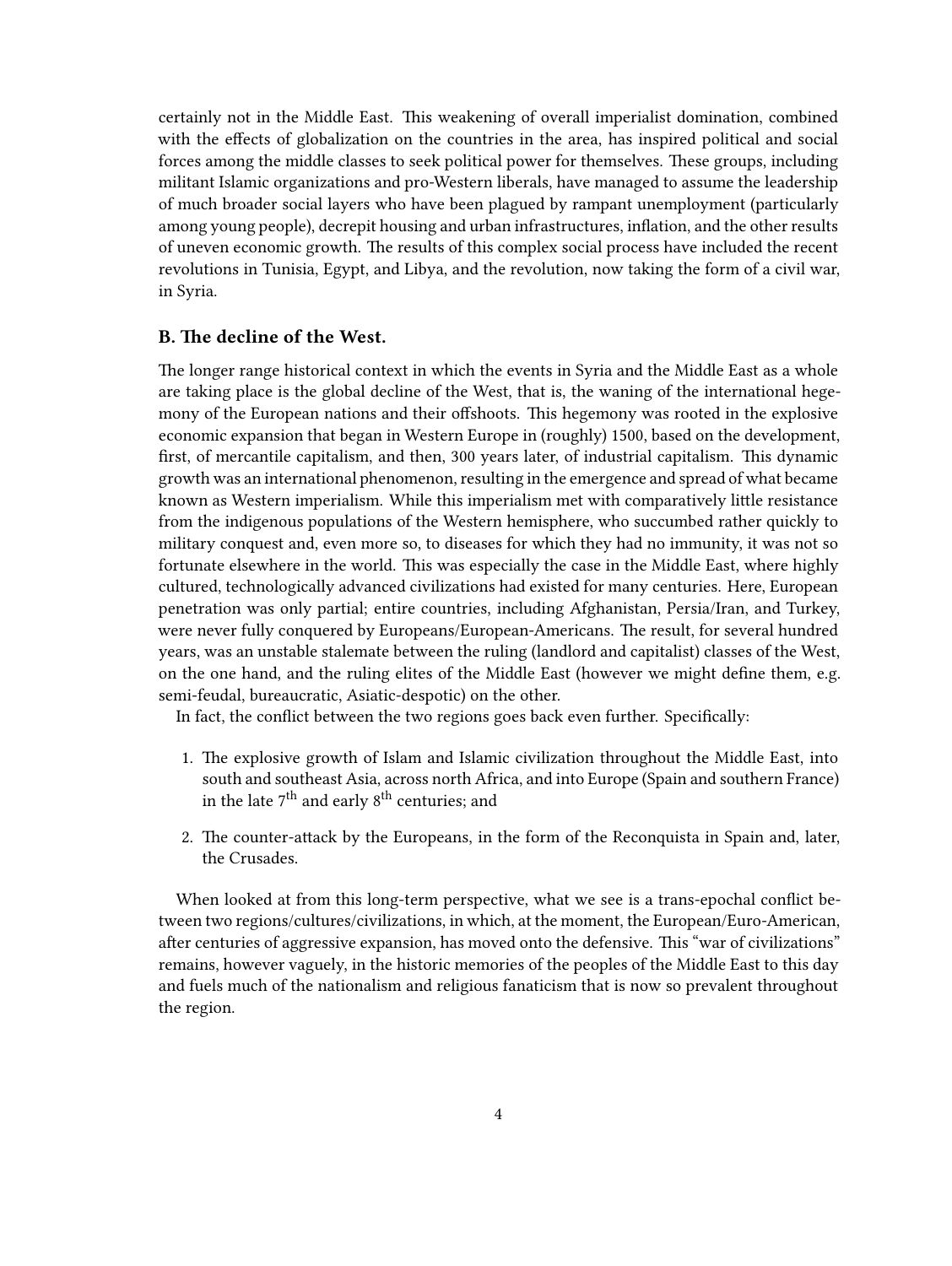#### <span id="page-4-0"></span>**C. The problem of imperialist imposed national identities.**

It is important to remember that one important outcome of this centuries-old conflict, and particularly its more recent developments, is that many of the existing nation-states of the Middle East are artificial constructions. When it became clear that the multi-ethnic (Turkish-dominated) Ottoman Empire would collapse after World War I, the British and the French, in the secret Sykes-Picot Agreement of 1916, drew largely arbitrary lines on the map to demarcate modern national states (where before there had been only historical/geographical regions or administrative divisions). They then parceled out these states to themselves, (e.g., Lebanon and Syria to the French; Palestine, Jordan, and Iraq to the British). The result was that, in contrast to Europe, where nation states (and corresponding nationalities) had centuries to take shape and be consolidated, in the Middle East (and in the Balkan Peninsula, which was under Turkish/Islamic rule for centuries), the process of nation-building had to take place very rapidly, in a haphazard fashion. It is largely because of this that, aside from the conflicts among the states in the area, many of the states comprise what should be seen as "imperialist imposed national identities." In these countries (e.g., Iraq, Syria, Lebanon, Jordan, and Israel/Palestine), people define themselves as much, or even more, by sectarian considerations (e.g., whether a person is a member of a Sunni, Shia, Alawite, Druze, Christian, or Jewish community) than by nationalistic commitments to the nations of which they are a part.

## <span id="page-4-1"></span>**III. The Syrian Revolution**

- A. The Syrian revolution broke out in March of 2011, as a largely spontaneous movement among the middle and lower classes of Syria, primarily young, and primarily, although not exclusively, urban. It began in Dar'a, in southern Syria, and for many months grew in militancy, size, and scope on a non-violent basis: sit-ins, mass demonstrations, and land occupations. Its main demands centered on the immediate needs of the people, primarily for jobs, and the need to set the stage for a transition to a more democratic political system after three decades of a brutal dictatorship under the Assads.
- B. The Assad dynasty was established by Hafez al-Assad, who rose to power through the Syrian Air Force, the Syrian wing of the Arab Socialist Ba'athist Party, and the government. Involved in several coups, through which the Ba'ath party (in 1963) and he himself (in 1971) gained full power, Assad served as Minister of Defense, Prime Minister, and, ultimately, President. (Although, under the constitution promulgated by Assad in 1973, the president is elected by the Syrian population every seven years, there has usually been only one candidate on the ballot.) Upon the elder Assad's death in 2000, his son, Bashar, stood for election, won, and was reelected in 2007.

Although the Syrian government is technically a republic, it is actually despotically ruled by the Arab Socialist Ba'ath Party, which heads an alliance of six other parties in the Progressive National Front and dominates the country's rubberstamp unicameral legislature. ("Ba'ath" means "resurrection" or "renaissance" in Arabic.) The party, with branches in Syria, Lebanon, Jordan, and Iraq, was founded in 1947 by secular members of the middle classes as an expression of Arab nationalism and was embraced by junior military officers, including the elder Assad, in the 50s and 60s. Among the central aspects of the Ba'athist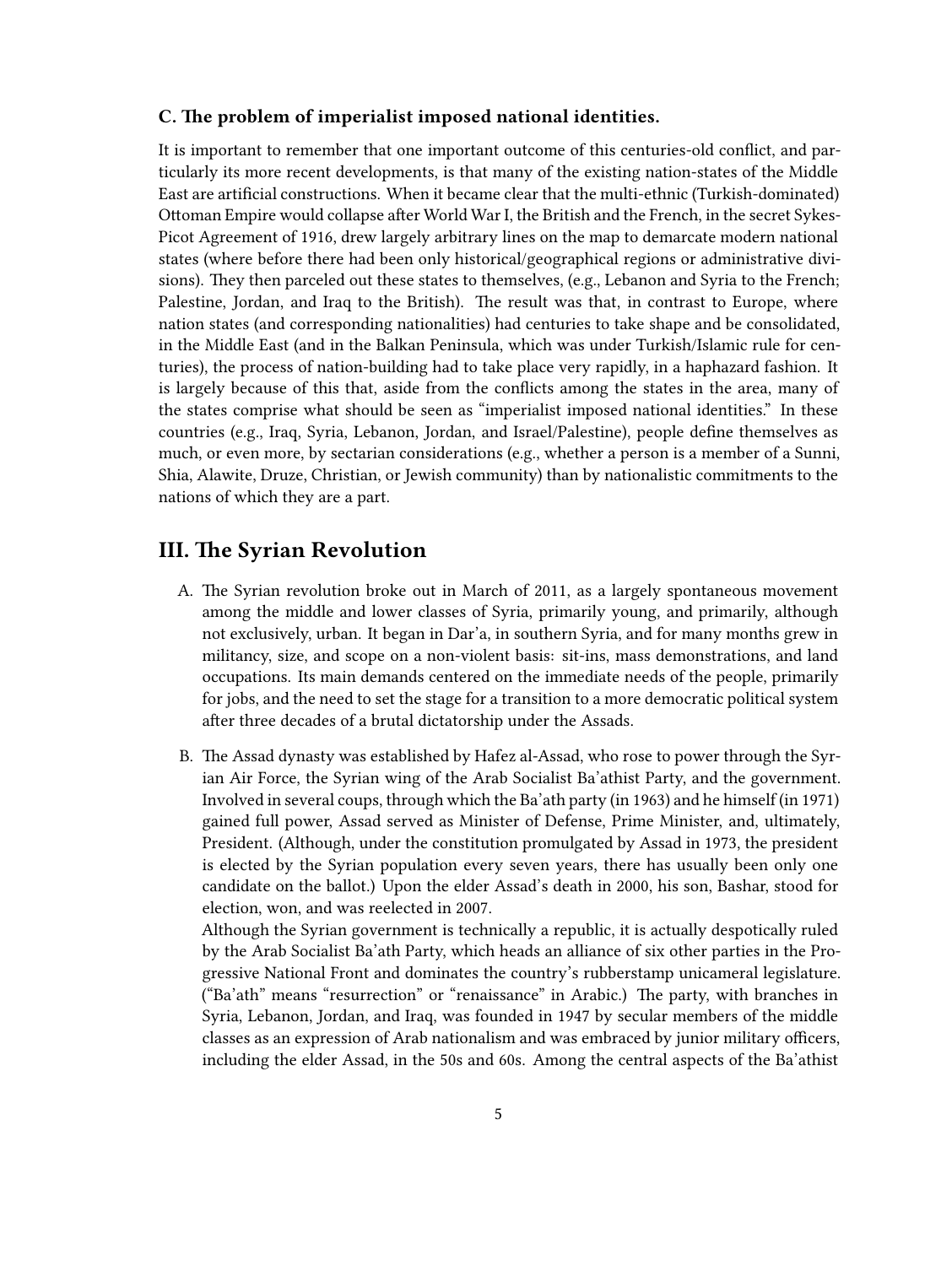program were/are: anti-Zionism/anti-imperialism, secularism, socialism (meaning state ownership of much of the economy, central planning, and [essentially] one-party rule), and a commitment to a vaguely-defined "pan-Arabism." Despite this program, the Assad regime bases itself internally on the members of the Alawite sect of Islam (an offshoot of the Shi'a), to which the Assads belong. Most members of the government inner circle, as well as occupiers of leadership posts in the Ba'ath party and the economy, are members of this sect, which has thus been elevated into a privileged stratum that rules over a majority (76%) Sunni population.

- C. Domestically, Assad sought to secularize and modernize the country by, for example, granting more rights to women, expanding education, and building Syria's infrastructure through public works projects financed by the Russians, other Arab governments, and international lending agencies. He also ruthlessly suppressed opposition by imprisoning, torturing, and killing dissidents, and, in 1980, by crushing a Muslim Brotherhoodorganized uprising and slaughtering up to 25,000 people.
- D. Internationally, Assad, as mentioned above, aligned himself with the Russians and sought to present himself as anti-Zionist, pro-Palestinian, and a leader of the Arab world. As defense minister under a civilian Ba'athist government, he presided over a war with Israel (the so-called "Six Day War") in 1967, and after seizing full power in 1971, another conflict (known as the "Yom Kippur War" in Israel and the "Ramadan War" in the Arab world) in 1973. Both of these resulted in substantial victories for Israel and a significant expansion of Israeli-occupied territory, including the Golan Heights (which had previously been under Syrian control), the West Bank, the Gaza Strip, and the Sinai Peninsula (which was eventually given back to the Egyptians). In the face of the Israelis' overwhelming military superiority, Assad shifted his attention to Lebanon, intervening in that country to defend Palestinian guerrillas and non-combatant refugees from periodic Israeli invasions and to maintain Syrian hegemony over the sect-divided nation. Ultimately (in 1982), Syria occupied the entire country, an occupation that ended only in 2005. Assad's involvement in Lebanon (both directly and through its sponsorship of the Shia-based Hezbollah militia) thus served as a kind of proxy war with Israel, while he accepted a de facto military truce with that country.

In fact, for Assad, Syrian national, and even narrowly Shi'a, interests always trumped pan-Arabism. Thus, when he perceived those interests to be threatened by the Iraqi regime of fellow-Ba'athist (but Sunni), Saddam Hussein, Assad supported (Shi-ite, non-Arab) Iran in the Iran-Iraq war (1980–89), and in 1990, the US war against Iraq. Later, Bashar Assad opposed the US invasion of Iraq, which led to the imposition of sanctions by the United States and its allies. Domestically, Bashar attempted to continue the modernization of the country by, for example, loosening up government control and allowing private enterprise in banking and other sectors of the economy. More recently, he tried to achieve a rapprochement with US imperialism, by, among other things, withdrawing from Lebanon. Two results of these policies were a drastic increase in corruption and an intensification of the desire of the Syrian population for greater political freedom.

E. While the struggle in Syria began on a non-violent basis and eventually mobilized significant sectors of the Syrian people, the aggressive, extremely brutal response of the gov-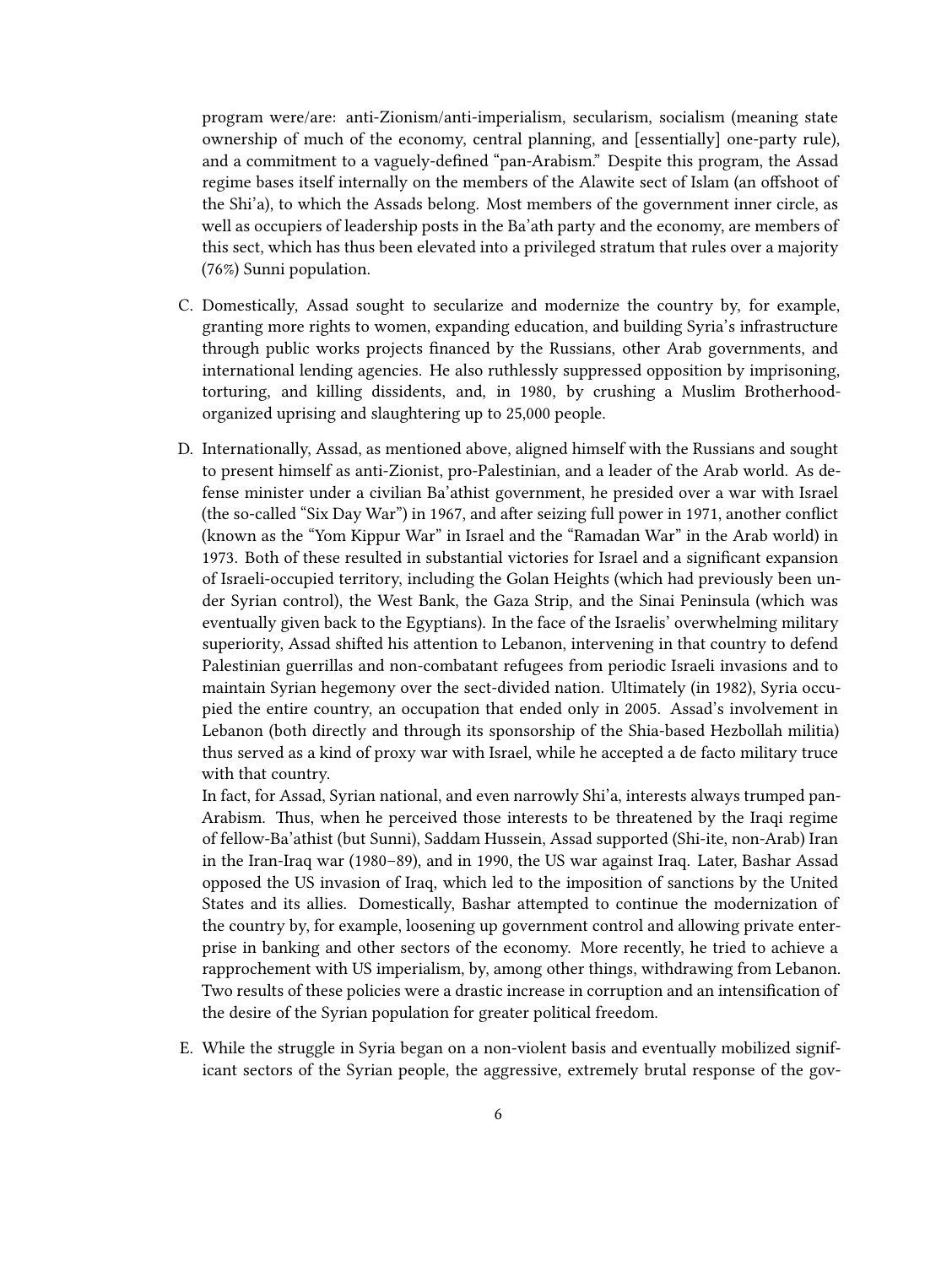ernment forced the opposition to arm itself. One result of this has been the militarization of the struggle. This has forced the unarmed masses of people to the sidelines (and into refugee camps in Turkey, Jordan and Lebanon) and turned what had been a popular revolution into a civil war between the Syrian government, backed by the Alawite minority, on the one hand, and opposition militias, supported by the Sunni majority, on the other. Despite great odds, including brutal aerial bombardment and the likely use of chemical weapons on the part of the regime, the rebel forces, eventually and for the most part organized under the banner of the Free Syrian Army, put the regime onto the defensive and forced it into ever-smaller pieces of territory.

- F. Unfortunately, the militarization of the struggle and its protracted nature have increasingly internationalized the conflict. At first, this was largely a question of outside commando forces, such as the Sunni fundamentalist militia, Al Qaeda in Iraq, joining the fighting on the side of the rebels. Somewhat later, the conflict on the border with Turkey wound up drawing a response from the Turkish military. Meanwhile, as the Russians have stepped up their military aid to the Assad regime, the Israelis, concerned that missiles being sent to the government might wind up being used against itself, launched missile strikes into Syria. Most recently, Hezbollah, worried about the eventual defeat of its Syrian patron and a victory for the Sunni majority, has sent its own well-trained military forces into the fray. Their presence, it seems, was crucial to the recent government victory in retaking the border town of al-Qusayr from the rebels.
- G. Although from early on, the United States has verbally and diplomatically indicated its support of the struggle against the Assad regime, it is not clear how much this policy has been motivated by a serious commitment to the rebels and how much by the need to protect its image as the promoter of bourgeois democracy, both in the region and internationally. The US ruling class has always been extremely wary of mass struggle, large numbers of lower class people mobilizing to fight for their needs. Such masses can easily "get out of control," that is, fall under the influence of "irresponsible" forces, abandon non-violent struggle, and threaten political overturns that are inimical to the US's imperialist interests. For this reason, the US almost always prefers to see very slow, very moderate, and very peaceful political change, preferably under the tutelage of one or more outside (read "imperialist") country. This is the case even when, all other things being equal, the US imperialists would prefer to see a pro-Western, democratic regime in power in Syria in place of the unpredictable, and often anti-US, Assad dictatorship. Along with the war-weariness of the US population and the fiscal need to cut the US military budget, it is this that explains the tepid, vacillating nature of the United States' response to the Syrian struggle. Probably most important in hindsight, the US, fearing the escalation of violence (and worried about weapons getting into the hands of fundamentalist militias), hesitated to supply arms to the rebels, let alone take stronger measures, such as establishing a no-fly zone to protect the rebel forces from Assad's aerial bombardment. Meanwhile, the Russian, the Iranian, and the Chinese governments have had fewer scruples, using their diplomatic leverage to support the Assad regime and, at least in the case of the Russians and Iranians, supplying armed forces and weapons to the Syrian military. The result is that the United States now finds itself behind the 8-ball. As we write this, the Obama administration, citing the Assad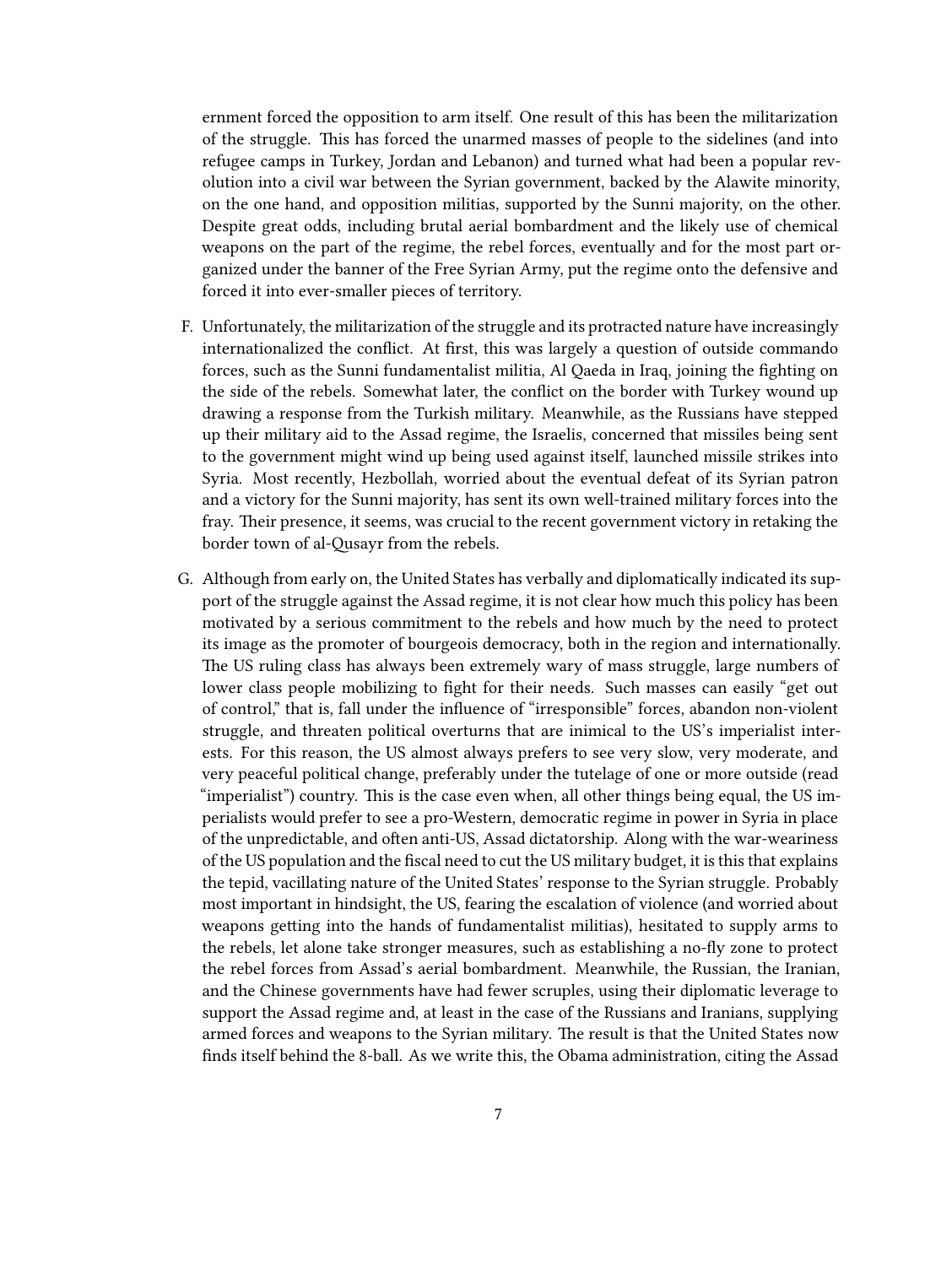government's use of chemical weapons as its rationale, has decided to send some weapons (mostly small arms and perhaps some anti-tank guns) to the rebels. This is not likely to make much of a difference to the outcome of the struggle.

H. To make matters worse, the struggle in Syria now seems to be spilling over into Lebanon, as Shia militias there (perhaps under directive from Assad) have begun firing into Sunni communities, with Sunni militias returning fire. There have also been exchanges of gunfire across the Syrian-Israeli border. One possible result of all this is that the Syrian struggle, which began as a popular rebellion against a brutal dictatorship, may escalate into a region-wide conflict, a proxy war in which the major powers line up behind the opposing (sectarian) forces. Such an escalation, if left unchecked, could threaten an even bigger conflagration.

## <span id="page-7-0"></span>**IV. Our Position**

In light of this complex and rapidly developing situation, what position should anarchists take?

- A. Our own view is that we should see the conflict in Syria as still being predominantly a popular revolution in which the majority of the Syrian people are fighting against an arbitrary dictatorship. The overthrow of that regime would be a victory for the Syrian people. It would also create a situation which, however temporary it might be, would give the Syrian workers and peasants, as well as consciously libertarian forces, the opportunity to pursue the struggle for real freedom. We advocate this position in spite of the fact that the United States and its allies in Western Europe and elsewhere have given diplomatic support, humanitarian aid, and now arms, to the rebels. While we never feel comfortable being on the same side as the United States, we do not see the rebels as mere proxies for the imperialists, under their control and dependent on them financially. Particularly because of the hesitancy of the US to get involved and despite the presence in their ranks of Syrian and foreign Islamic fundamentalist militias, the rebel armies still appear to be independent, popular forces and therefore worthy of support.
- B. Yet, in supporting the Syrian rebels, it is important to clarify what kind of support we are talking about. As far as we can tell, the leadership of the struggle in Syria is made up of a combination of pro-Western liberals, moderate Islamic organizations, and fundamentalist Islamic militias. (And as the fighting continues, it is likely that the fundamentalists will increasingly dominate the rebel coalition. Some of these forces are fiercely authoritarian and would be even worse than the Assad regime in whatever area they could establish power) None of these forces in any serious sense represents the people. In other words, rather than aiming at a revolution that overturns hierarchical power relations and establishes the democratic, egalitarian rule of the lower classes, they aim simply to set up some kind of traditional, class-based government — a US-style bourgeois democracy, a moderate Islamic regime, or a fundamentalist theocracy — while maintaining the existing class structure of Syria intact. Thus, while we favor the overthrow of the Assad regime, we do not wish to spread illusions about what the opposition leaders' goals are, what kind of societies they wish to establish, and whom they really represent. The tactics we advocate of independent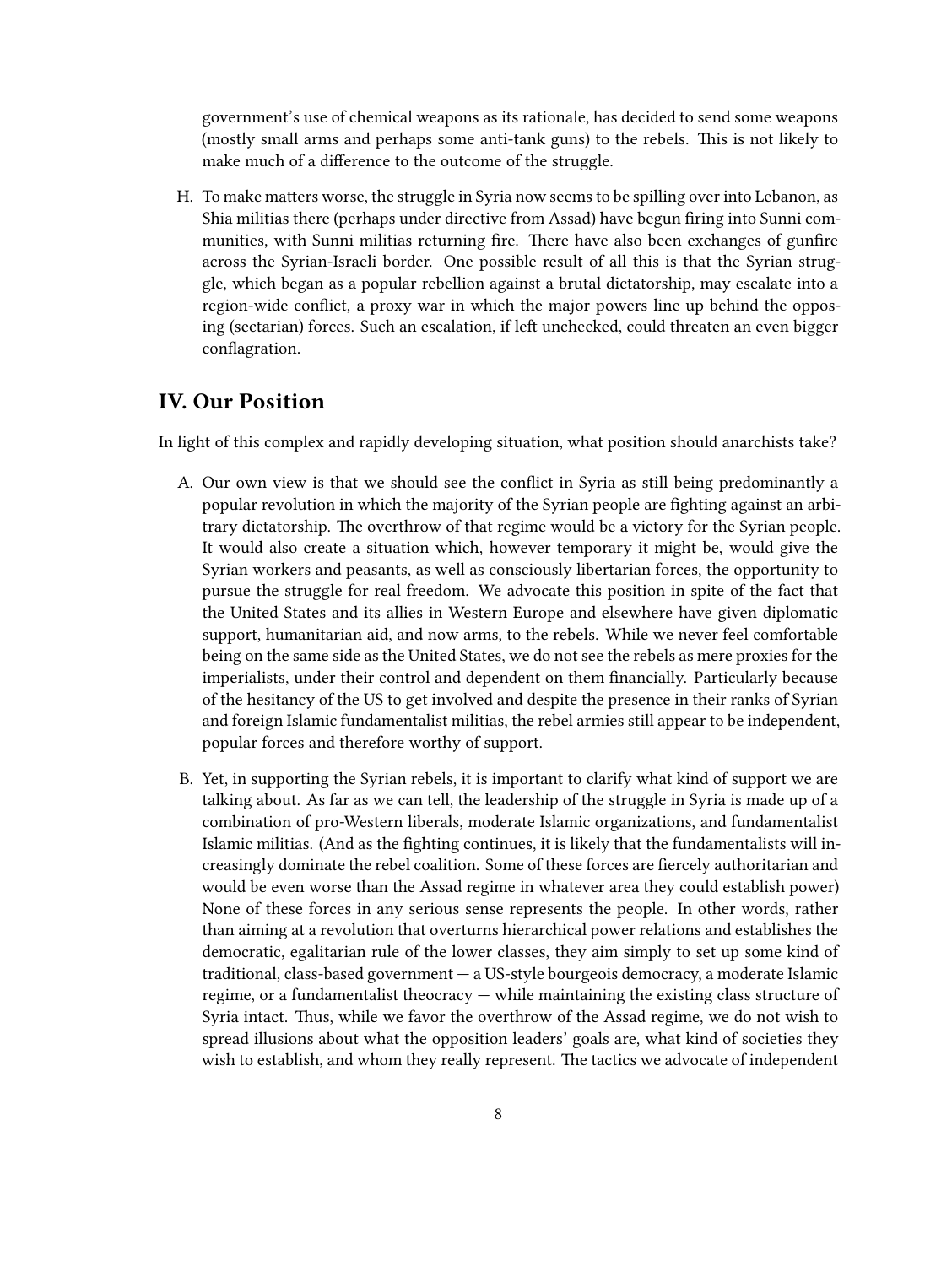intervention and tactical blocs enables us to do this.

If anarchists had a significant presence in Syria today we should simultaneously attempt to coordinate our activity (including military actions, if we had fighting forces) with the political organizations and armed forces of the other anti-Assad organizations, while carrying out our own independent propaganda and agitation among the lower classes. This propaganda and agitation would explain that, while they, too, should be fighting alongside the bourgeois forces that are currently leading the struggle, they should have no illusions in what those forces represent. Instead, they should utilize the struggle to organize to take power for themselves, that is, to set up popular councils and other mass democratic structures to run their communities, the enterprises in which they work, and Syrian society as a whole. Thus, assuming that the rebel forces are victorious against Assad, we and the popular classes would be in a strong position to continue the fight for a true social revolution under whatever transitional government is set up in the aftermath of the armed conflict.

C. In sum, what we are proposing amounts to seeking to establish a tactical bloc with the other forces involved in the struggle against the Assad regime while maintaining our own independent organizations and carrying out independent activity to foment anarchist revolution. This includes exposing the bourgeois, non-popular nature of the groups with whom we are in a temporary alliance.

If we do not advocate this approach, or something like it, we are left to choose (and perhaps to vacillate) between two other policies, neither of which is satisfactory. One would be to give full (military and political) support to the rebel forces, which runs the danger of spreading illusions about them, thus disorienting the popular classes in the aftermath of the military struggle. The other would be to adopt a "plague on both your houses" approach, which would mean attempting to remain neutral between the pro- and anti-Assad forces and allowing the military struggle to play out without anarchist intervention. At least at this juncture, we should prefer a policy that would enable us to intervene in the struggle on the side of the anti-Assad forces, while continuing to advocate and organize for an anarchist revolution.

D. For those of us far away from the frontlines, the same general approach applies.

First, we should attempt to alert our friends, family, co-workers, and comrades to the important struggle underway in Syria. We should promote and circulate anti-authoritarian news coverage, analysis, and requests for solidarity, especially from anarchists and antiauthoritarians in Syria and the Middle East. We should argue against those activists who uphold the Assad regime as some sort of principled anti-imperialist force or unselfish friend of the Palestinians.

Where possible (and feasible, given our small numbers and competing priorities) we should join protest movements and solidarity campaigns in support of the revolution in Syria. Anarchists should be constructive participants in these movements while also advocating our specific concerns and vision. While defending the rebels right to obtain weapons by any means necessary, we should expose the motives of, and argue against any reliance on the U.S., other Western powers, or the rich Gulf states. We should oppose authoritarian fundamentalism, particularly the reactionary sexist and sectarian politics, while also defending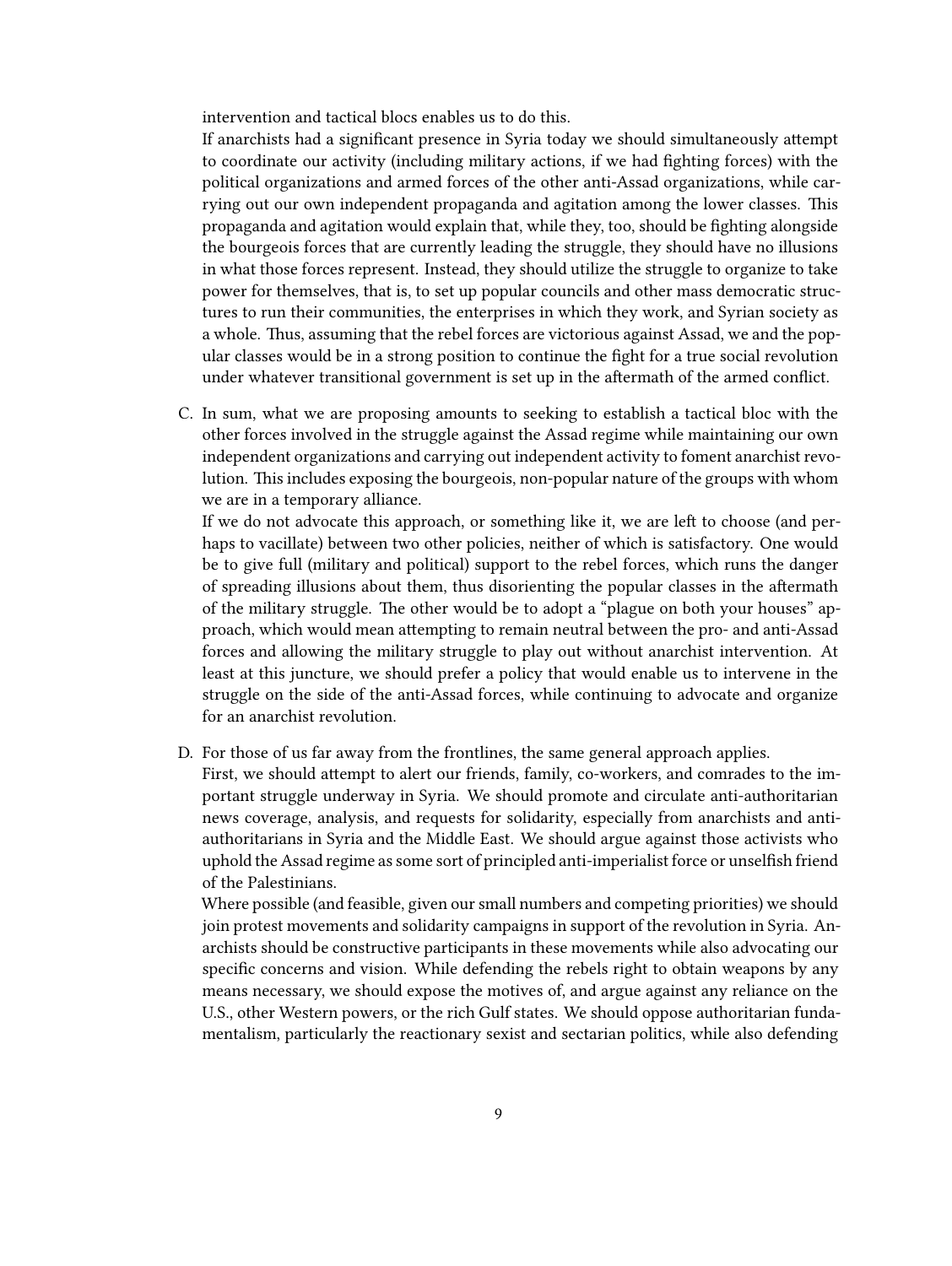the rights of religious Muslims to organize themselves and participate in the movement. As in all the movements we participate in we should advocate for grassroots democracy, direct action, and solidarity with other struggles and oppose hierarchal control, legalistic strategy, and protective isolation. In all our work we should seek to make antiauthoritarian revolution a pole of discussion, action and interest.

E. Increasingly, what is missing is the independent, self-organization of popular resistance. This is what made the Arab Spring and had an effect all over the world. Without an independent expression of this popular resistance, we fear the energy of the past 3 years will be channeled into military or fundamentalist approaches. Across the region, from Syria to Egypt, the radical and democratic currents from below have not been able to sustain themselves because of the inability to articulate and gain wide support organizationally and politically.

If the Syrian rebels become dominated by authoritarian fundamentalist forces or if the struggle does, in fact, turn into a region-wide conflict between forces backed by the United States, the European nations, and Israel, and those supported by Russia, China, and Iran, we might have to consider adopting an alternate position. But, for the moment, and based on the information we have, this is the position we should advocate.

F. At the moment we publish, there has been a dramatic urging for attack on the Assad government after recent chemical weapons use in the Damascus suburb of Ghouta. All sides are in dispute over responsibility for the attack, with the Assad government blaming the rebels and the rebels and the US blaming Assad. With the limited information we have, we think it quite likely that Assad was responsible. Nonetheless, we think it is a mistake to call for or support military intervention–either limited or broad–by the US or its allies. Any air strike by the US or its allies will only serve to disorient the popular Syrian revolution, shifting the centrality of the uprising from domestic opposition to that of a Western imperial effort. The US/Western aim, obviously, is to control and limit the revolution, make sure any new government follows pro-Western policies, and that power will be in the hands of pro-Western elites and not the people. In place of calling for or relying on Western intervention, the rebels should be demanding arms with no strings attached, should militantly oppose intervention in Syria under whatever pretext, and should resolutely resist efforts by outside forces to exert any kind of control over their revolution.